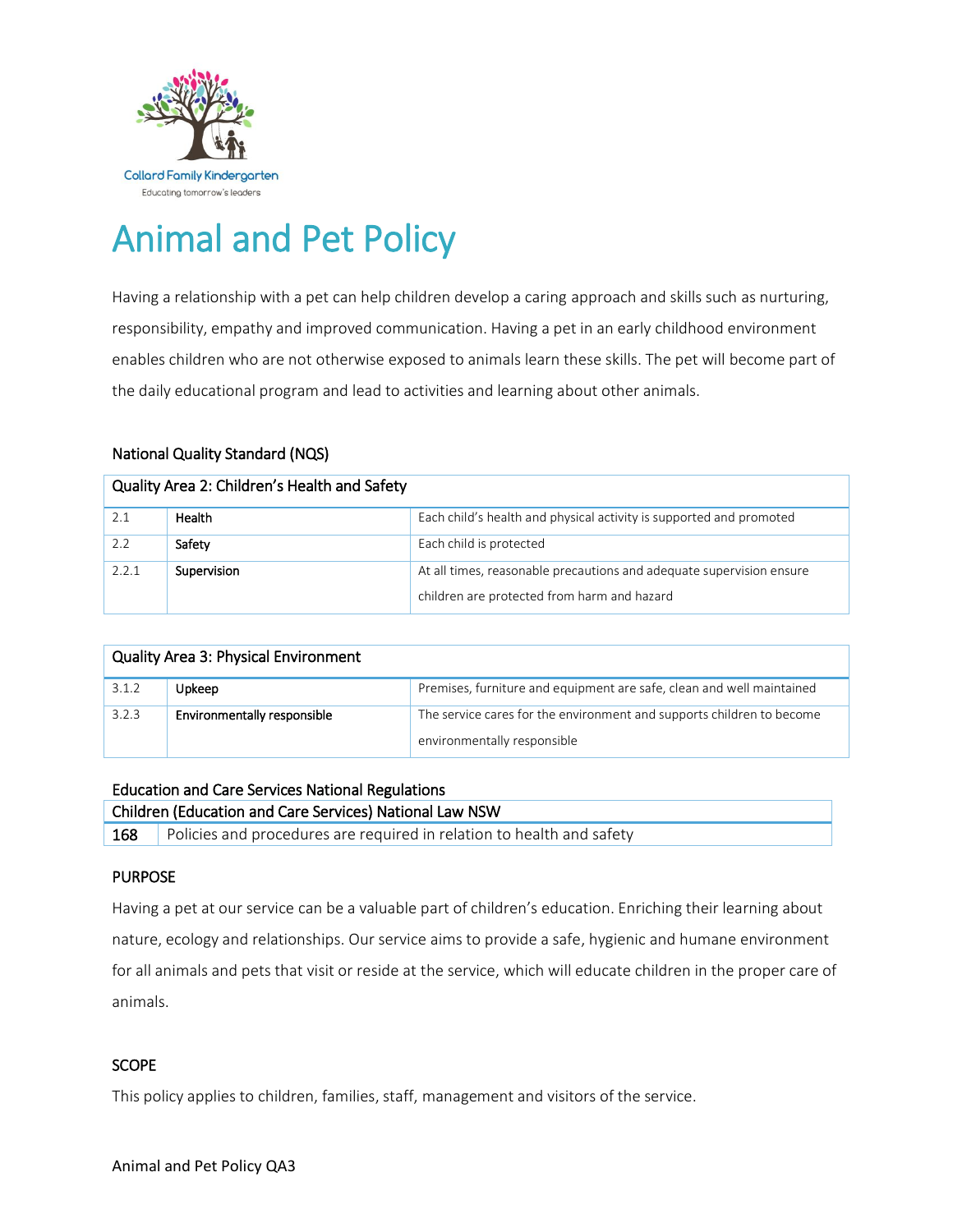

### IMPLEMENTATION

The National Quality Standards encourages educators to understand and appreciate the natural environment and the independence between people, plants, animals and the land. Pets help children from a young age learn to care for other living things. They can teach a sense of responsibility, caring and tolerance. They can offer many opportunities for developing observational skills and basic natural science experiences. If the educators wish to have a pet in the service, they must make all the decisions in consultation with the Nominated Supervisor and families.

Encouraging direct contact and developing bonds with animals can help children to develop empathy. Providing children with access to animals within our Service will help them learn about the life cycle and relationships, and improve communication. We feel role modelling of appropriate behaviours with animals and guidance in caring for the needs of animals are beneficial for children.

# Questions to consider prior to having a pet at the service

- Who will pay for the care and upkeep of the animal, including feeding, health care and cleaning?
- How will the animal be cared for on weekends and during service closure periods?
- What physical space is available in the service? Is it adequate for the animal you are thinking of?
- Are all educators and families happy with the decision to keep an animal at the service?
- What time will be available throughout the day to care for the animal or will educators be asked to give up some personal time for this?
- Are there any children or educators at your service who are allergic to, or have phobias of, animals?
- What changes to your service's policies and procedures need to be considered? For example, your hand washing policy will need to be updated to include washing hands after having contact with the animal.
- What are the health and safety risks?

### Other things to consider include:

• Some animals, such as lizards, turtles, snakes, spiders and tropical fish may not be an appropriate choice. Check with a veterinarian if you are unsure whether a particular animal is suitable for children, and check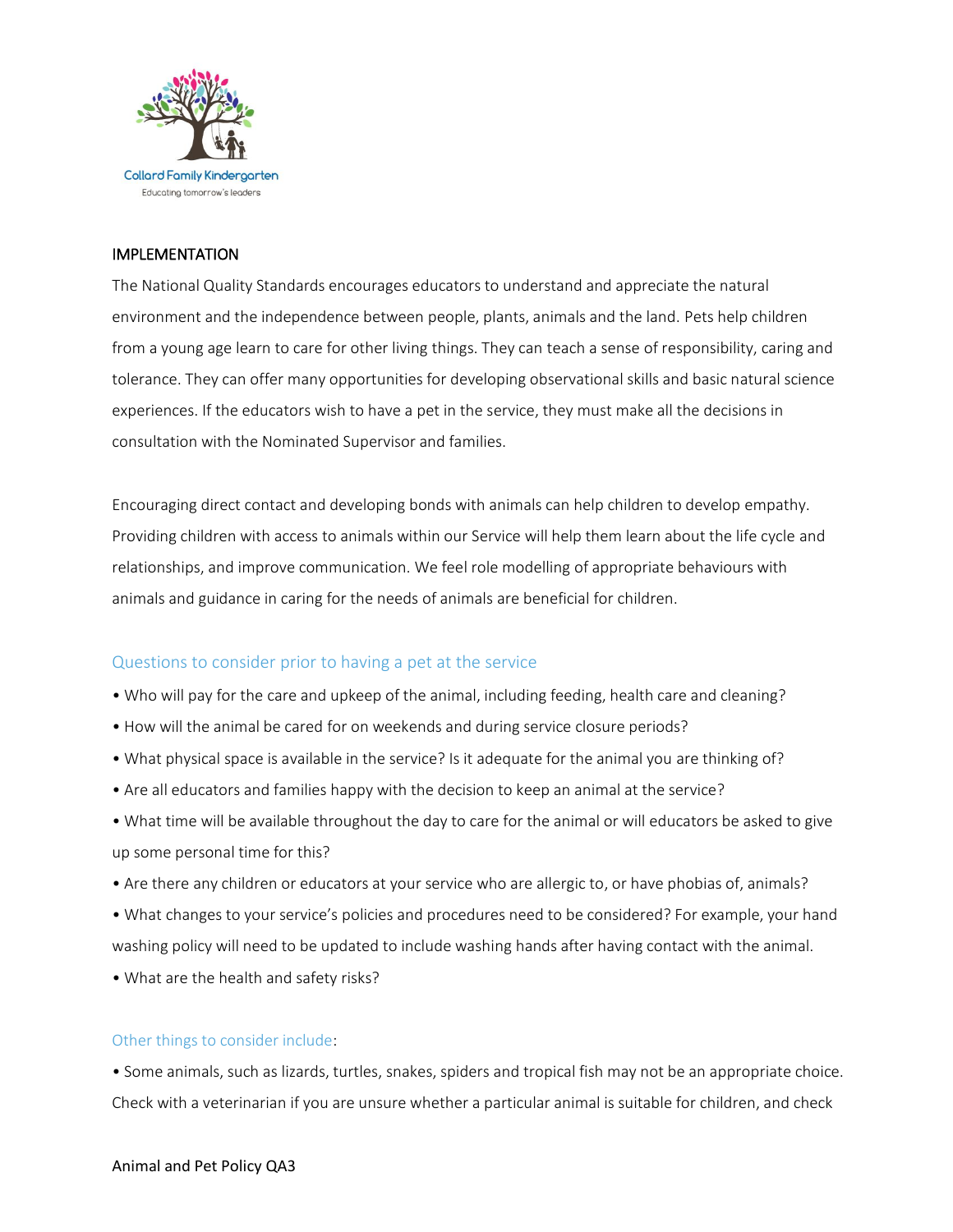

with the local health department for regulations and advice regarding animals in education and care services. Some states and territories require a license for keeping certain animals.

• Animals that may be more likely to be suitable for education and care services may include goldfish, hermit crabs, stick insects, mice or rats. All of these animals are relatively low maintenance and can be left safely over a weekend if they are provided with sufficient food and water.

## Assessing and Managing Risks

Whilst there are many benefits to providing children with access to animals and keeping pets at the service, there are issues that approved providers and educators need to consider for the safety and wellbeing of both the children and the animals concerned prior to choosing a pet or having an animal visit the service.

A risk / benefit analysis should be conducted when deciding the type of animal and the way the children engage with it.

### Disease

Access to animals the service requires special consideration to prevent the spread of infectious diseases because contact with animals can spread disease. Health authorities identify that germs can be present on the skin, hair, feathers and scales, and in the faeces, urine and saliva of animals. While these germs may not cause disease in the animal, they may cause disease in humans.

### Effective hand washing and cleaning

Children and adults should employ effective hand washing after touching or feeding animals, or cleaning their bedding, tanks, cages or enclosures. Cleaning of bedding, tanks, cages or enclosures can be part of the learning experience.

#### Appropriate supervision

Children should also be appropriately supervised when they have contact with animals to avoid potential injury or harm to the child or the animal.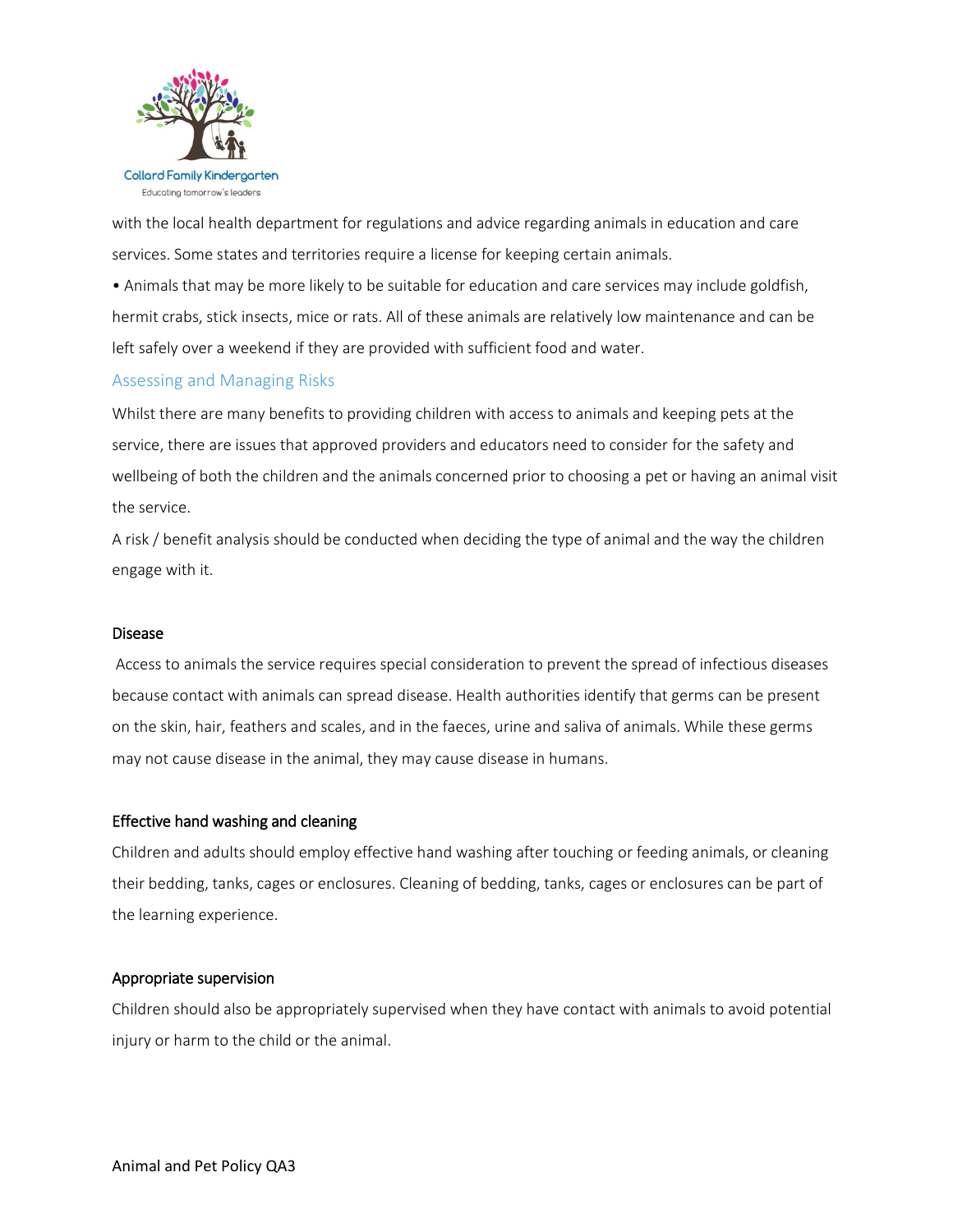

#### Service Pets

- Management, Educators, children and families should consider the rationale for having a pet and long-term implications of such a decision prior to getting the pet.
- All pets and their enclosures are to be kept clean and hygienic with appropriate bedding and water.
- Food will be made available for all pets and animals, but kept out of reach of children at all times.
- Any animal or pet kept at the service will be regularly fed, cleaned, vaccinated, and regularly checked for fleas and wormed.
- Animals including pets will not be allowed in the sand pit or any other play area. In event that this happens, educators will refer to the Sand Pit Policy.
- Animals including pets will never be taken into the food preparation area nor will they be allowed near the eating or sleeping area.
- Anyone who has handled the animal or pet will immediately wash their hands after they have finished handling the animal or pet.
- Children's animal or pets will only be allowed in the service when the Nominated Supervisor has granted permission.
- We will include in the program how to properly care for animals and how to treat them appropriately.
- Pets will not have access to children's bedding, toys, food preparation areas, earing surfaces and utensils

### Animal Visit

There are situations that may spontaneously occur, involving animals. For example, there may be a situation where an animal or bird has made its way into the service. Educators may use this as a spontaneous learning experience for the children. At all times they will ensure the safety and wellbeing of the children.

If an animal or bird is potentially dangerous; such as a snake or spider, educators will contact an appropriate authority for assistance.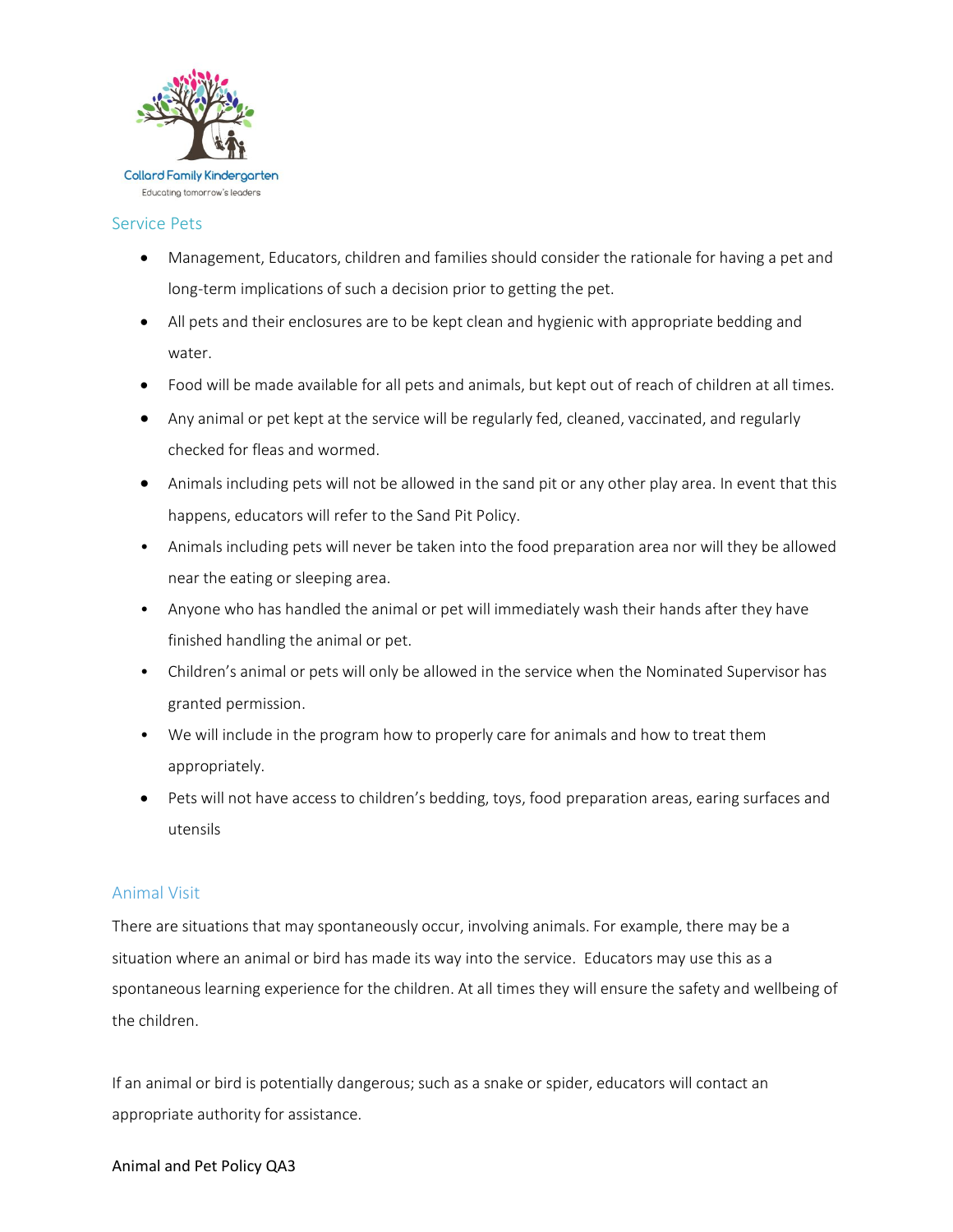

A professional should monitor the animal's movements to ensure a speedy and efficient capture, but priority is to be given to Educator, child and family safety. At no time is the potentially dangerous animal, insect or bird to be approached or touched by Educators, children or families

## Pests & Vermin

- Pest control will occur at the Education and Care Service on an annual basis as a minimum.
- Educators will monitor any occurrences in the Service to determine the success of control measures.
- **If pests and vermin are seen, Educators will advise the Nominated Supervisor.**
- The Approved Provider is responsible for arranging additional pest control visits.
- Where appropriate, Educators will discuss with the children safety issues relating to dangerous products, plants, vermin and objects.
- Educators will thoroughly clean all areas that animals or pests have accessed in the Education and Care Service with disinfectant.
- If the remains of an animal or animal faeces have been found, the remains will be disposed of according to the local Council guidelines and the area where the remains were found will be thoroughly disinfected.
- Educators are responsible for assessing any situation in the Education and Care Service where animals are involved to ensure the health, safety and well being of children, families and animals.

#### Source

- Australian Children's Education & Care Quality Authority. (2014).
- Guide to the Education and Care Services National Law and the Education and Care Services National Regulations
- ECA Code of Ethics.
- Guide to the National Quality Standard.